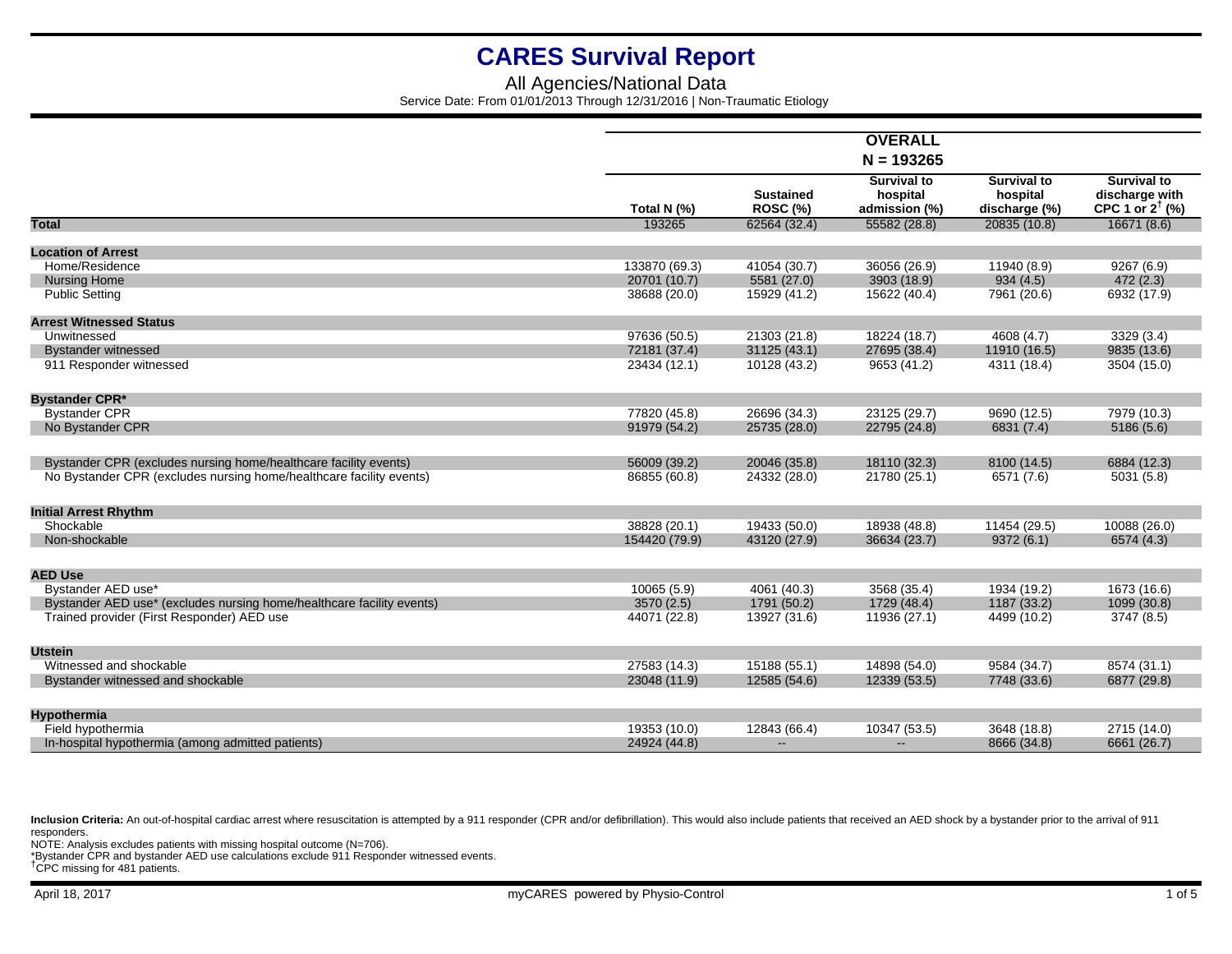## All Agencies/National Data Service Date: From 01/01/2013 Through 12/31/2016 | Non-Traumatic Etiology

|                                                                       | Age = $\leq$ 1 years<br>$N = 3194$ |                              |                                                 |                                                 |                                                                    |  |  |
|-----------------------------------------------------------------------|------------------------------------|------------------------------|-------------------------------------------------|-------------------------------------------------|--------------------------------------------------------------------|--|--|
|                                                                       |                                    |                              |                                                 |                                                 |                                                                    |  |  |
|                                                                       | Total N (%)                        | <b>Sustained</b><br>ROSC (%) | <b>Survival to</b><br>hospital<br>admission (%) | <b>Survival to</b><br>hospital<br>discharge (%) | <b>Survival to</b><br>discharge with<br>CPC 1 or $2^{\dagger}$ (%) |  |  |
| <b>Total</b>                                                          | 3194                               | 397(12.4)                    | 571 (17.9)                                      | 196(6.1)                                        | 151(4.7)                                                           |  |  |
|                                                                       |                                    |                              |                                                 |                                                 |                                                                    |  |  |
| <b>Location of Arrest</b><br>Home/Residence                           |                                    |                              |                                                 |                                                 |                                                                    |  |  |
|                                                                       | 2882 (90.3)<br>15(0.5)             | 339 (11.8)<br>1(6.7)         | 499 (17.3)                                      | 170 (5.9)                                       | 130(4.5)                                                           |  |  |
| <b>Nursing Home</b>                                                   | 296 (9.3)                          |                              | 1(6.7)                                          | 1(6.7)                                          | 1(6.7)                                                             |  |  |
| <b>Public Setting</b>                                                 |                                    | 57 (19.3)                    | 71 (24.0)                                       | 25(8.4)                                         | 20(6.8)                                                            |  |  |
| <b>Arrest Witnessed Status</b>                                        |                                    |                              |                                                 |                                                 |                                                                    |  |  |
| Unwitnessed                                                           | 2595 (81.2)                        | 211(8.1)                     | 340 (13.1)                                      | 85(3.3)                                         | 59(2.3)                                                            |  |  |
| <b>Bystander witnessed</b>                                            | 503(15.7)                          | 150 (29.8)                   | 193 (38.4)                                      | 91(18.1)                                        | 76(15.1)                                                           |  |  |
| 911 Responder witnessed                                               | 96(3.0)                            | 36(37.5)                     | 38 (39.6)                                       | 20(20.8)                                        | 16(16.7)                                                           |  |  |
| <b>Bystander CPR*</b>                                                 |                                    |                              |                                                 |                                                 |                                                                    |  |  |
| <b>Bystander CPR</b>                                                  | 1476 (47.7)                        | 205 (13.9)                   | 289 (19.6)                                      | 107(7.2)                                        | 82(5.6)                                                            |  |  |
| No Bystander CPR                                                      | 1621 (52.3)                        | 156(9.6)                     | 244(15.1)                                       | 69 (4.3)                                        | 53(3.3)                                                            |  |  |
| Bystander CPR (excludes nursing home/healthcare facility events)      | 1436 (47.3)                        | 192 (13.4)                   | 278 (19.4)                                      | 103(7.2)                                        | 79(5.5)                                                            |  |  |
| No Bystander CPR (excludes nursing home/healthcare facility events)   | 1601 (52.7)                        | 151 (9.4)                    | 237 (14.8)                                      | 66 (4.1)                                        | 51(3.2)                                                            |  |  |
| <b>Initial Arrest Rhythm</b>                                          |                                    |                              |                                                 |                                                 |                                                                    |  |  |
| Shockable                                                             | 87(2.7)                            | 26 (29.9)                    | 27(31.0)                                        | 18(20.7)                                        | 16(18.4)                                                           |  |  |
| Non-shockable                                                         | 3106 (97.3)                        | 370 (11.9)                   | 543 (17.5)                                      | 177(5.7)                                        | 134(4.3)                                                           |  |  |
|                                                                       |                                    |                              |                                                 |                                                 |                                                                    |  |  |
| <b>AED Use</b>                                                        |                                    |                              |                                                 |                                                 |                                                                    |  |  |
| Bystander AED use*                                                    | 14(0.5)                            | 3(21.4)                      | 3(21.4)                                         | 1(7.1)                                          | 1(7.1)                                                             |  |  |
| Bystander AED use* (excludes nursing home/healthcare facility events) | 9(0.3)                             | 3(33.3)                      | 3(33.3)                                         | 1(11.1)                                         | 1(11.1)                                                            |  |  |
| Trained provider (First Responder) AED use                            | 404 (12.6)                         | 50(12.4)                     | 67 (16.6)                                       | 22(5.4)                                         | 17(4.2)                                                            |  |  |
| <b>Utstein</b>                                                        |                                    |                              |                                                 |                                                 |                                                                    |  |  |
| Witnessed and shockable                                               | 44 (1.4)                           | 19 (43.2)                    | 20(45.5)                                        | 14 (31.8)                                       | 13(29.5)                                                           |  |  |
| Bystander witnessed and shockable                                     | 34(1.1)                            | 14(41.2)                     | 15(44.1)                                        | 10(29.4)                                        | 9(26.5)                                                            |  |  |
| <b>Hypothermia</b>                                                    |                                    |                              |                                                 |                                                 |                                                                    |  |  |
| Field hypothermia                                                     | 55(1.7)                            | 17 (30.9)                    | 14(25.5)                                        | 4(7.3)                                          | 3(5.5)                                                             |  |  |
| In-hospital hypothermia (among admitted patients)                     | 85 (14.9)                          | $\mathbf{u}$                 | ш,                                              | 26(30.6)                                        | 17(20.0)                                                           |  |  |

Inclusion Criteria: An out-of-hospital cardiac arrest where resuscitation is attempted by a 911 responder (CPR and/or defibrillation). This would also include patients that received an AED shock by a bystander prior to the responders.

NOTE: Analysis excludes patients with missing hospital outcome (N=26).

\*Bystander CPR and bystander AED use calculations exclude 911 Responder witnessed events. †CPC missing for 1 patients.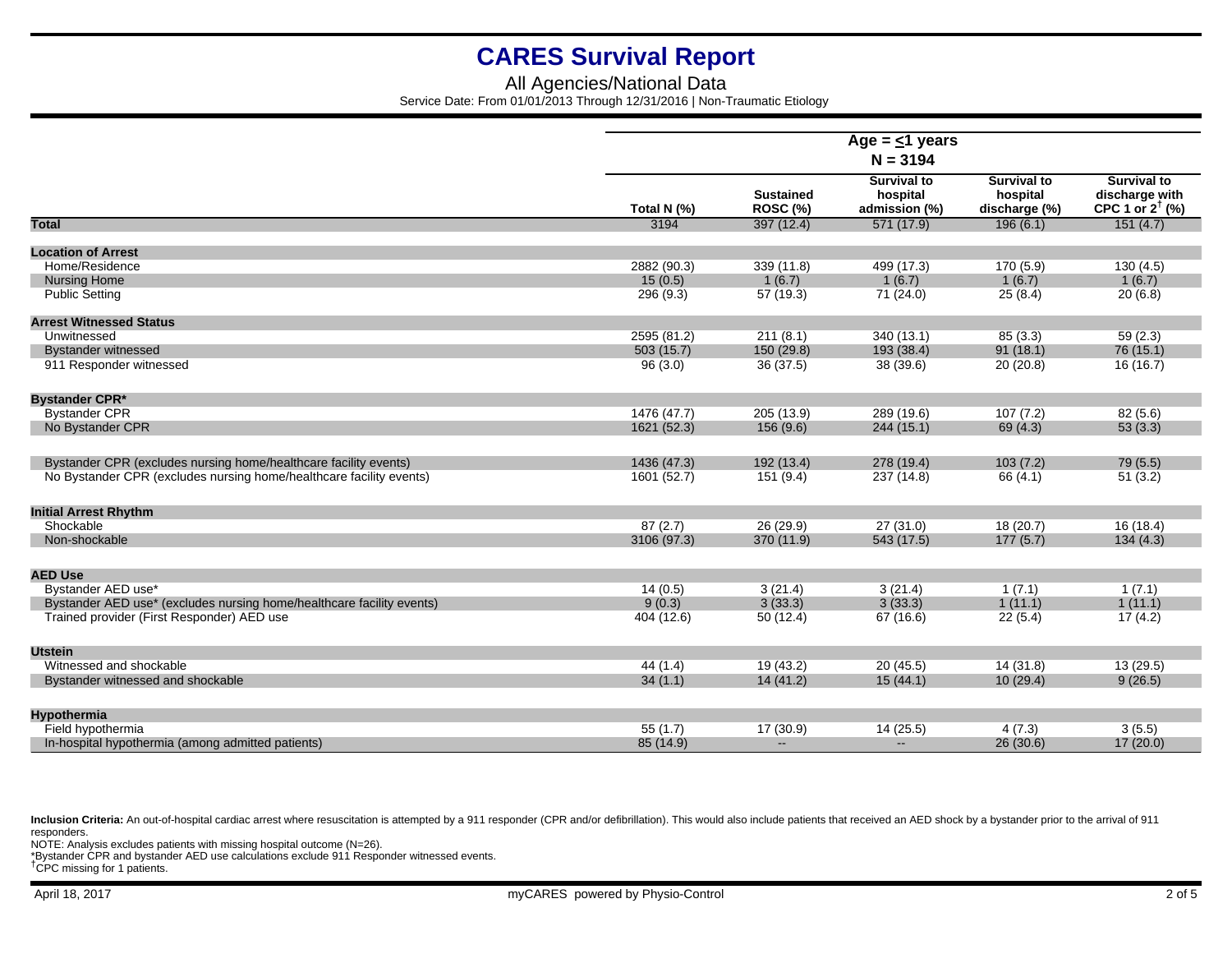## All Agencies/National Data Service Date: From 01/01/2013 Through 12/31/2016 | Non-Traumatic Etiology

|                                                                       | Age = $>1$ - 12 years<br>$N = 1270$ |                                     |                                                 |                                                 |                                                                    |
|-----------------------------------------------------------------------|-------------------------------------|-------------------------------------|-------------------------------------------------|-------------------------------------------------|--------------------------------------------------------------------|
|                                                                       |                                     |                                     |                                                 |                                                 |                                                                    |
|                                                                       | Total N (%)                         | <b>Sustained</b><br><b>ROSC (%)</b> | <b>Survival to</b><br>hospital<br>admission (%) | <b>Survival to</b><br>hospital<br>discharge (%) | <b>Survival to</b><br>discharge with<br>CPC 1 or $2^{\dagger}$ (%) |
| <b>Total</b>                                                          | 1270                                | 339(26.7)                           | 455(35.8)                                       | 202(15.9)                                       | 146(11.5)                                                          |
| <b>Location of Arrest</b>                                             |                                     |                                     |                                                 |                                                 |                                                                    |
| Home/Residence                                                        | 987 (77.7)                          | 222 (22.5)                          | 314 (31.8)                                      | 114 (11.6)                                      | 70(7.1)                                                            |
| <b>Nursing Home</b>                                                   | 4(0.3)                              | 1(25.0)                             | 1(25.0)                                         | 0(0.0)                                          | 0(0.0)                                                             |
| <b>Public Setting</b>                                                 | 279 (22.0)                          | 116(41.6)                           | 140 (50.2)                                      | 88 (31.5)                                       | 76 (27.2)                                                          |
| <b>Arrest Witnessed Status</b>                                        |                                     |                                     |                                                 |                                                 |                                                                    |
| Unwitnessed                                                           | 775 (61.0)                          | 148 (19.1)                          | 210(27.1)                                       | 69(8.9)                                         | 49(6.3)                                                            |
| <b>Bystander witnessed</b>                                            | 404 (31.8)                          | 164(40.6)                           | 205(50.7)                                       | 114(28.2)                                       | 86 (21.3)                                                          |
| 911 Responder witnessed                                               | 91(7.2)                             | 27(29.7)                            | 40 (44.0)                                       | 19 (20.9)                                       | 11(12.1)                                                           |
| <b>Bystander CPR*</b>                                                 |                                     |                                     |                                                 |                                                 |                                                                    |
| <b>Bystander CPR</b>                                                  | 613 (52.0)                          | 196 (32.0)                          | 263 (42.9)                                      | 136 (22.2)                                      | 103(16.8)                                                          |
| No Bystander CPR                                                      | 566 (48.0)                          | 96(17.0)                            | 152 (26.9)                                      | 47(8.3)                                         | 32(5.7)                                                            |
| Bystander CPR (excludes nursing home/healthcare facility events)      | 584 (51.0)                          | 205(35.1)                           | 249 (42.6)                                      | 128 (21.9)                                      | 99 (17.0)                                                          |
| No Bystander CPR (excludes nursing home/healthcare facility events)   | 560 (49.0)                          | 95 (17.0)                           | 150 (26.8)                                      | 47(8.4)                                         | 32(5.7)                                                            |
| <b>Initial Arrest Rhythm</b>                                          |                                     |                                     |                                                 |                                                 |                                                                    |
| Shockable                                                             | 93(7.3)                             | 39 (41.9)                           | 48 (51.6)                                       | 37(39.8)                                        | 34(36.6)                                                           |
| Non-shockable                                                         | 1177 (92.7)                         | 300(25.5)                           | 407 (34.6)                                      | 165 (14.0)                                      | 112(9.5)                                                           |
|                                                                       |                                     |                                     |                                                 |                                                 |                                                                    |
| <b>AED Use</b>                                                        |                                     |                                     |                                                 |                                                 |                                                                    |
| Bystander AED use*                                                    | 40(3.4)                             | 15 (37.5)                           | 21(52.5)                                        | 14(35.0)                                        | 13(32.5)                                                           |
| Bystander AED use* (excludes nursing home/healthcare facility events) | 33(2.9)                             | 18(54.5)                            | 18(54.5)                                        | 13(39.4)                                        | 12(36.4)                                                           |
| Trained provider (First Responder) AED use                            | 247 (19.4)                          | 70 (28.3)                           | 88 (35.6)                                       | 28 (11.3)                                       | 21(8.5)                                                            |
| <b>Utstein</b>                                                        |                                     |                                     |                                                 |                                                 |                                                                    |
| Witnessed and shockable                                               | 61(4.8)                             | 30(49.2)                            | 36(59.0)                                        | 30(49.2)                                        | 28 (45.9)                                                          |
| Bystander witnessed and shockable                                     | 52(4.1)                             | 29(55.8)                            | 33(63.5)                                        | 28 (53.8)                                       | 26(50.0)                                                           |
| <b>Hypothermia</b>                                                    |                                     |                                     |                                                 |                                                 |                                                                    |
| Field hypothermia                                                     | 48 (3.8)                            | 29 (60.4)                           | 28 (58.3)                                       | 9(18.8)                                         | 5(10.4)                                                            |
| In-hospital hypothermia (among admitted patients)                     | 95 (20.9)                           | $\sim$                              | $\qquad \qquad -$                               | 35(36.8)                                        | 25(26.3)                                                           |

Inclusion Criteria: An out-of-hospital cardiac arrest where resuscitation is attempted by a 911 responder (CPR and/or defibrillation). This would also include patients that received an AED shock by a bystander prior to the responders.

NOTE: Analysis excludes patients with missing hospital outcome (N=18).

\*Bystander CPR and bystander AED use calculations exclude 911 Responder witnessed events. †CPC missing for 11 patients.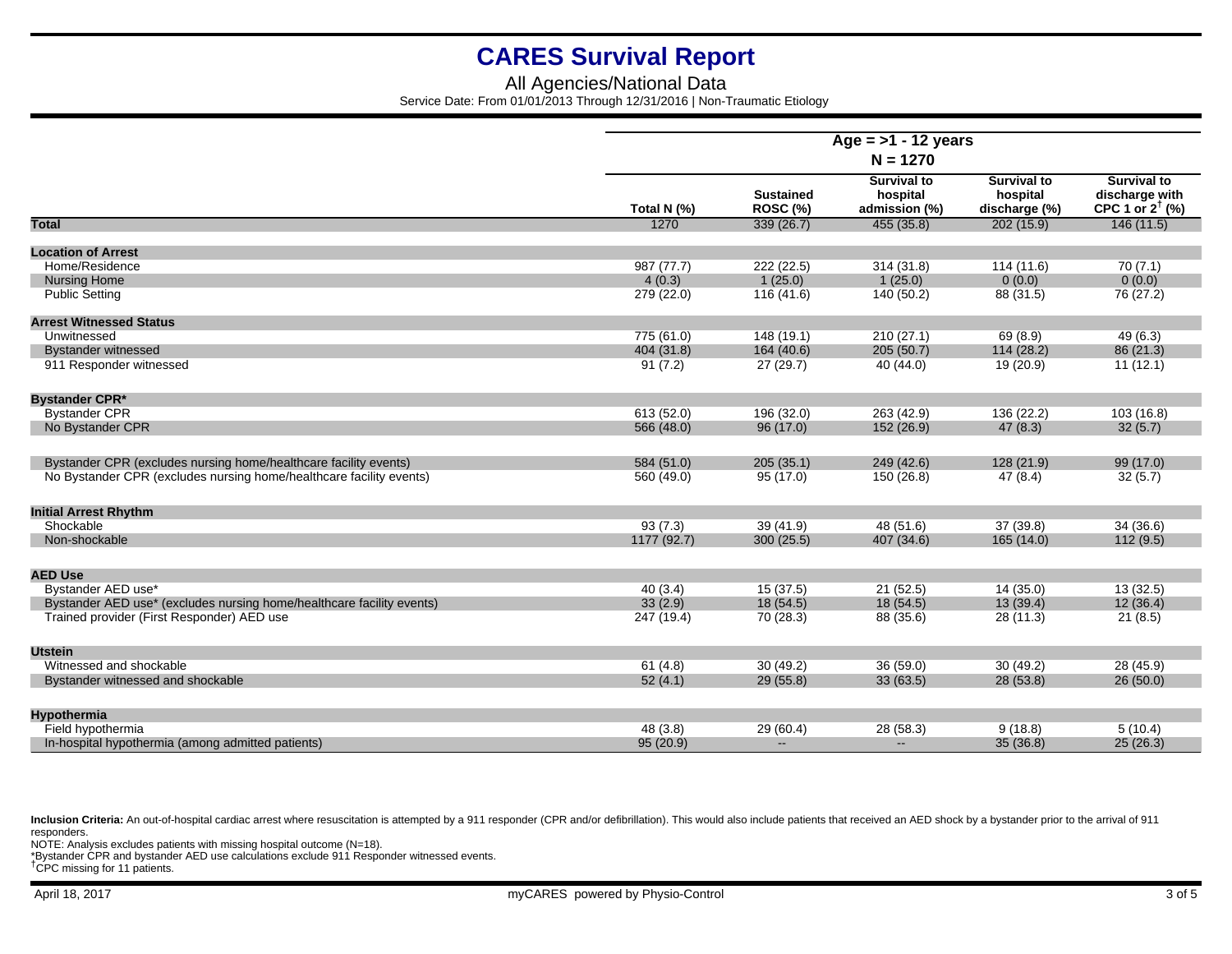## All Agencies/National Data Service Date: From 01/01/2013 Through 12/31/2016 | Non-Traumatic Etiology

|                                                                       | Age = $13 - 18$ years<br>$N = 957$ |                                     |                                                 |                                                 |                                                                    |  |  |
|-----------------------------------------------------------------------|------------------------------------|-------------------------------------|-------------------------------------------------|-------------------------------------------------|--------------------------------------------------------------------|--|--|
|                                                                       |                                    |                                     |                                                 |                                                 |                                                                    |  |  |
|                                                                       | Total N (%)                        | <b>Sustained</b><br><b>ROSC (%)</b> | <b>Survival to</b><br>hospital<br>admission (%) | <b>Survival to</b><br>hospital<br>discharge (%) | <b>Survival to</b><br>discharge with<br>CPC 1 or $2^{\dagger}$ (%) |  |  |
| <b>Total</b>                                                          | 957                                | 385(40.2)                           | 420 (43.9)                                      | 208(21.7)                                       | 172(18.0)                                                          |  |  |
| <b>Location of Arrest</b>                                             |                                    |                                     |                                                 |                                                 |                                                                    |  |  |
| Home/Residence                                                        | 665 (69.5)                         | 225 (33.8)                          | 241 (36.2)                                      | 88 (13.2)                                       | 64 (9.6)                                                           |  |  |
| <b>Nursing Home</b>                                                   | 2(0.2)                             | 2(100.0)                            | 2(100.0)                                        | 1(50.0)                                         | 0(0.0)                                                             |  |  |
| <b>Public Setting</b>                                                 | 290 (30.3)                         | 158 (54.5)                          | 177 (61.0)                                      | 119(41.0)                                       | 108 (37.2)                                                         |  |  |
| <b>Arrest Witnessed Status</b>                                        |                                    |                                     |                                                 |                                                 |                                                                    |  |  |
| Unwitnessed                                                           | 519 (54.2)                         | 138 (26.6)                          | 156 (30.1)                                      | 45(8.7)                                         | 33(6.4)                                                            |  |  |
| <b>Bystander witnessed</b>                                            | 358 (37.4)                         | 212(59.2)                           | 220(61.5)                                       | 142 (39.7)                                      | 125 (34.9)                                                         |  |  |
| 911 Responder witnessed                                               | 80(8.4)                            | 35(43.8)                            | 44 (55.0)                                       | 21(26.2)                                        | 14 (17.5)                                                          |  |  |
| <b>Bystander CPR*</b>                                                 |                                    |                                     |                                                 |                                                 |                                                                    |  |  |
| <b>Bystander CPR</b>                                                  | 469 (53.5)                         | 212(45.2)                           | 224 (47.8)                                      | 125 (26.7)                                      | 105(22.4)                                                          |  |  |
| No Bystander CPR                                                      | 408 (46.5)                         | 138(33.8)                           | 152 (37.3)                                      | 62(15.2)                                        | 53(13.0)                                                           |  |  |
| Bystander CPR (excludes nursing home/healthcare facility events)      | 456 (53.1)                         | 206(45.2)                           | 216(47.4)                                       | 121(26.5)                                       | 103(22.6)                                                          |  |  |
| No Bystander CPR (excludes nursing home/healthcare facility events)   | 403 (46.9)                         | 136 (33.7)                          | 149 (37.0)                                      | 61(15.1)                                        | 52 (12.9)                                                          |  |  |
| <b>Initial Arrest Rhythm</b>                                          |                                    |                                     |                                                 |                                                 |                                                                    |  |  |
| Shockable                                                             | 225 (23.5)                         | 141(62.7)                           | 153 (68.0)                                      | 120(53.3)                                       | 111(49.3)                                                          |  |  |
| Non-shockable                                                         | 731 (76.5)                         | 243(33.2)                           | 266 (36.4)                                      | 87(11.9)                                        | 60(8.2)                                                            |  |  |
| <b>AED Use</b>                                                        |                                    |                                     |                                                 |                                                 |                                                                    |  |  |
| Bystander AED use*                                                    | 59(6.7)                            | 45 (76.3)                           | 51(86.4)                                        | 38 (64.4)                                       | 33 (55.9)                                                          |  |  |
| Bystander AED use* (excludes nursing home/healthcare facility events) | 51(5.9)                            | 41 (80.4)                           | 44 (86.3)                                       | 34(66.7)                                        | 31(60.8)                                                           |  |  |
| Trained provider (First Responder) AED use                            | 245 (25.6)                         | 90(36.7)                            | 92(37.6)                                        | 45 (18.4)                                       | 38(15.5)                                                           |  |  |
| <b>Utstein</b>                                                        |                                    |                                     |                                                 |                                                 |                                                                    |  |  |
| Witnessed and shockable                                               | 176 (18.4)                         | 122 (69.3)                          | 129 (73.3)                                      | 107(60.8)                                       | 102 (58.0)                                                         |  |  |
| Bystander witnessed and shockable                                     | 162 (16.9)                         | 116(71.6)                           | 121(74.7)                                       | 101(62.3)                                       | 96(59.3)                                                           |  |  |
| <b>Hypothermia</b>                                                    |                                    |                                     |                                                 |                                                 |                                                                    |  |  |
| Field hypothermia                                                     | 91(9.5)                            | 57 (62.6)                           | 54 (59.3)                                       | 25(27.5)                                        | 21(23.1)                                                           |  |  |
| In-hospital hypothermia (among admitted patients)                     | 150(35.7)                          | $\sim$                              | $\qquad \qquad -$                               | 77 (51.3)                                       | 63 (42.0)                                                          |  |  |

Inclusion Criteria: An out-of-hospital cardiac arrest where resuscitation is attempted by a 911 responder (CPR and/or defibrillation). This would also include patients that received an AED shock by a bystander prior to the responders.

NOTE: Analysis excludes patients with missing hospital outcome (N=11).

\*Bystander CPR and bystander AED use calculations exclude 911 Responder witnessed events. †CPC missing for 5 patients.